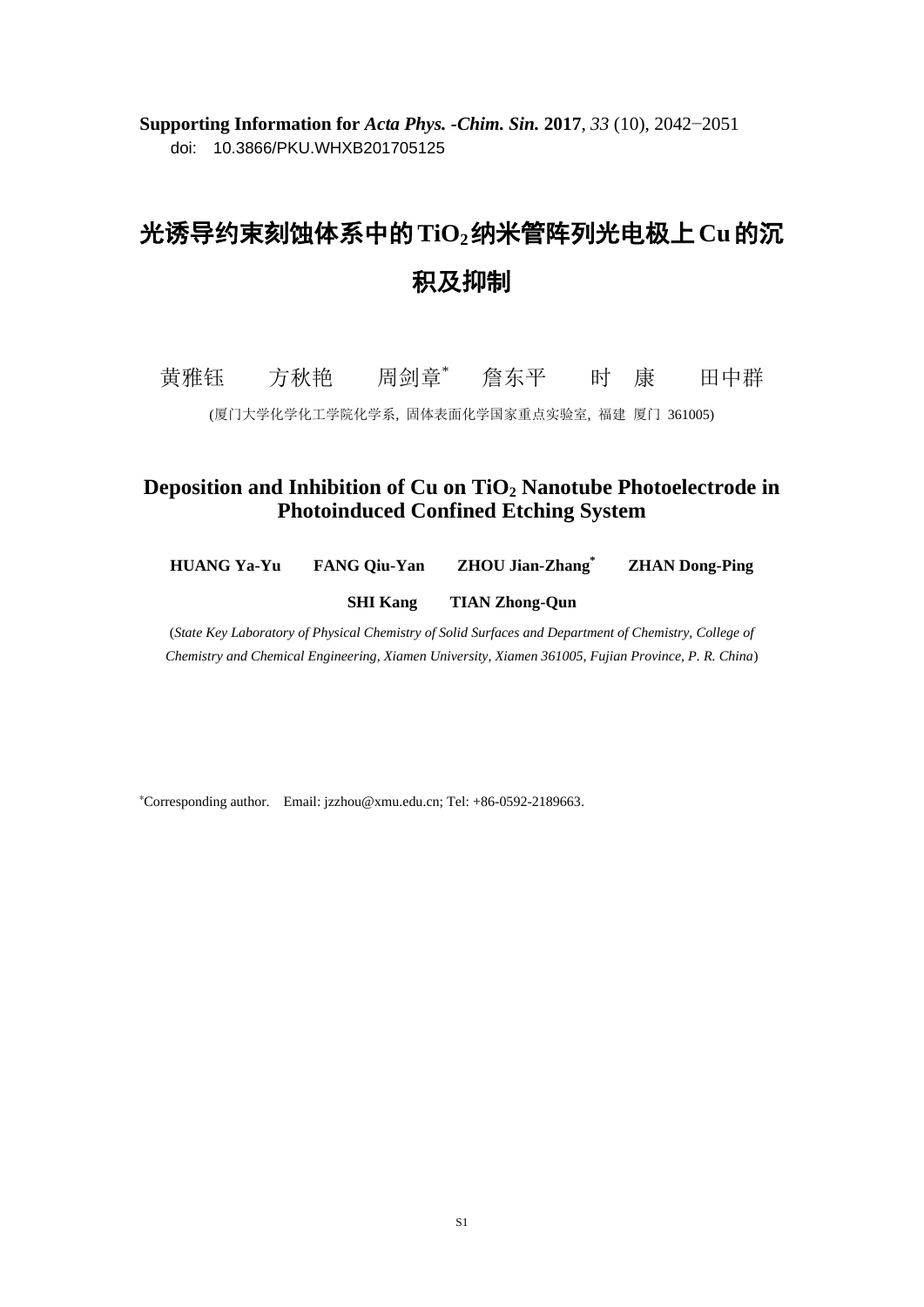图 **S1** 光还原沉积的 Cu/TiO<sup>2</sup> NTs 表面的 XPS 能谱图

 $R$ 用 XPS 对模拟液中 TiO<sub>2</sub> 纳米管表面沉积 Cu 进行价态分析。从图 S1(a) 的 Cu/TiO<sup>2</sup> NTs 复合电极表面的 XPS 能谱可知,Cu 2*p*3/2 和 Cu 2*p*1/2 分别为 932.2 和952.0 eV,而且没有出现特征的CuO的震激伴峰,这说明电极表面不存在 CuO。 从图 S1(b)的 Cu LMM 俄歇谱来可观察到, 图中有两个峰分别归属于单质 Cu 和  $Cu<sub>2</sub>O<sub>0</sub>$  这表明模拟液中在 TiO<sub>2</sub> 纳米管表面沉积的是单质 Cu 和 Cu<sub>2</sub>O 的混合物。



图 **S1** 光还原沉积的 Cu/TiO<sup>2</sup> NTs 表面的 XPS 能谱图 **Fig.S1** XPS of photo-reduced complex Cu/TiO<sub>2</sub> NTs (a) Cu 2*p* (b) Cu LMM

图 **S2** 两个 pH 下光诱导约束刻蚀后 TiO<sup>2</sup> NTs 表面和 Cu 表面的 SEM。

分别在 pH 5.8 和 pH 10 下进行光诱导约束刻蚀, 对刻蚀后工具 TiO<sub>2</sub> 纳米 管表面和工件 Cu 表面做 SEM。比较 S2(a)和 S2(b)的 TiO<sub>2</sub> 表面可见, pH 10 下 TiO<sup>2</sup> 纳米管表面沉积的 Cu 比 pH 5.8 下的颗粒更小且更为分散和均匀。比较 S2(c)和 S2(d)的 Cu 表面可见, pH 10 下 Cu 表面的刻蚀比 pH 5.8 下 Cu 表面的 刻蚀更明显。

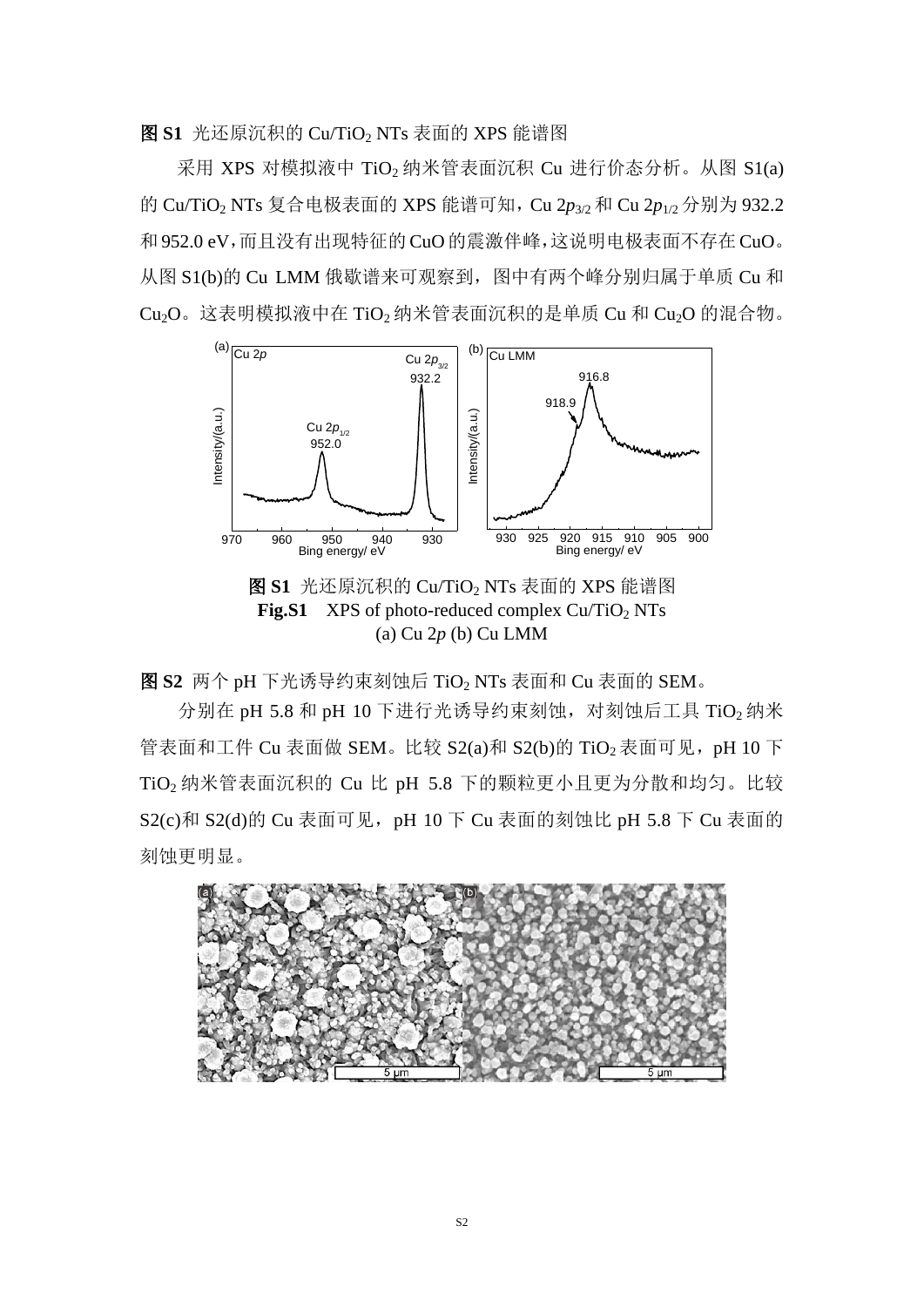

图 **S2** 光诱导约束刻蚀后 TiO<sup>2</sup> NTs 表面和 Cu 表面的 SEM **Fig.S2** SEM of (a, b)TiO<sub>2</sub> NTs and (c, d)Cu after photoinduced confined etching. (a, c) pH 5.8; (b, d) pH 10

图 **S3** 引入搅拌和加入络合剂后光诱导约束刻蚀后 Cu 表面的 SEM。

比较图 S3(a)和 S3(b)可见,当引入 1000 r∙min−1 的外置转速后,Cu 表面的  $\frac{1}{2}$ 刻蚀情况有所加剧。比较未搅拌的图 S3(a)和 S3(c), 及比较加入 1000 r·min<sup>-1</sup> 的图 S3(b)和 S3(d)可见,当加入尿素后,Cu 表面的晶型重整程度都有所减少, 并且表面趋向于更加平坦。该结果在图 S3 (d)中最为明显。



图 **S3** 光诱导约束刻蚀后 Cu 表面的 SEM。 **Fig.S3** SEM of Cu after photoinduced confined etching. (a) 0 r∙min−1 , 1% (*w*) glycine;(b) 1000 r∙min−1,1% (*w*) glycine;(c) 0 r∙min−1,1% (*w*) glycine+0.05 mol L<sup>-1</sup> urea; (d) 1000 r⋅min<sup>-1</sup>, 1% (*w*) glycine+0.05 mol L<sup>-1</sup> urea.

图 **S4** 加入络合剂的 TAOH 荧光光谱图